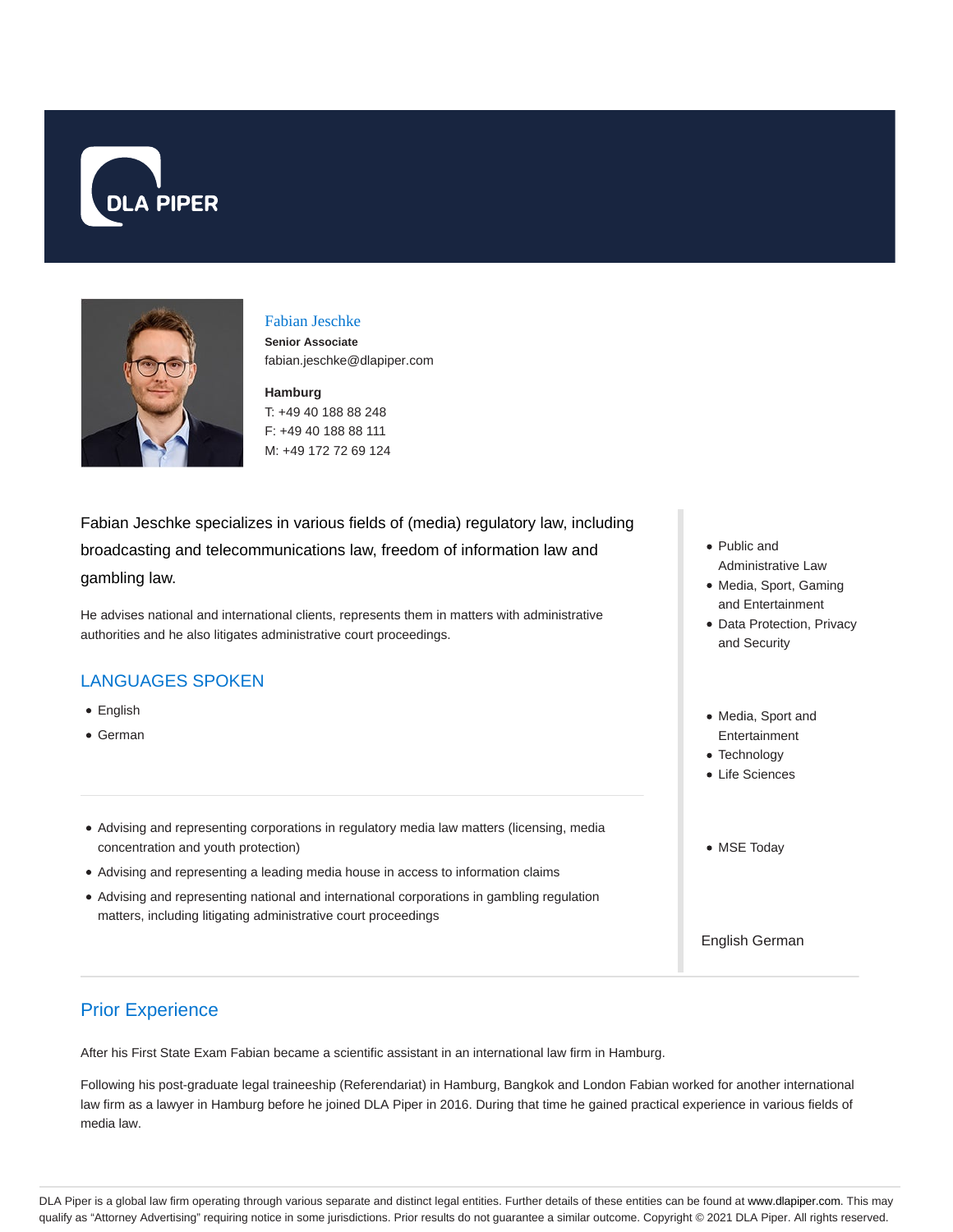### **Education**

- Higher Regional Court of Hamburg, Second State Examination, 2015
- University of Hamburg, First State Examination, 2010

### INSIGHTS

## **Publications**

**State Treaty on Gambling 2021**

### 10 May 2021

On 1 July 2021, the new State Treaty on Gambling 2021 (Glücksspielstaatsvertrag 2021 – GlüStV 2021) will come into force, bringing with it far-reaching changes and possibilities. In addition, the legislator is working on an amendment to the Race Betting and Lotteries Act (Rennwett- und Lotteriegesetz - RennwLottG) to adapt taxation to the new gambling regulation.

- Ad Injections Permissable business model or unfair competition?, in: Multimedia und Recht 2016, S. 300-306 (co-author with Stephan Zimprich)
- Media specific aspects of German antitrust law, in: Hamburger Rechtsnotizen 2013, S. 26-32

### **NEWS**

**Best Lawyers / Handelsblatt recommends a total of 90 lawyers from DLA Piper in Germany**

#### 24 June 2022

This year, the U.S. publisher Best Lawyers has once again recognized numerous DLA Piper lawyers in Germany in various areas of law.

**DLA Piper successfully defends "Galileo" for ProSieben at the Higher Administrative Court of Berlin-Brandenburg**

#### 2 June 2022

DLA Piper has successfully represented Seven.One Entertainment Group GmbH in an appeal before the Higher Administrative Court of Berlin-Brandenburg (OVG Berlin-Brandenburg).

**Showdown in Berlin: DLA Piper successfully defends "Germany's Next Topmodel" for ProSieben before the Administrative Court**

#### 23 July 2021

DLA Piper has successfully represented Seven.One Entertainment GmbH in two proceedings before the Administrative Court of Berlin.

**DLA Piper advises SevenVentures on investment in Sanity Group**

#### 30 March 2021

DLA Piper has advised SevenVentures on its media-for-equity investment in Berlin-based start-up Sanity Group. The investment sum is

DLA Piper is a global law firm operating through various separate and distinct legal entities. Further details of these entities can be found at www.dlapiper.com. This may qualify as "Attorney Advertising" requiring notice in some jurisdictions. Prior results do not guarantee a similar outcome. Copyright © 2021 DLA Piper. All rights reserved.